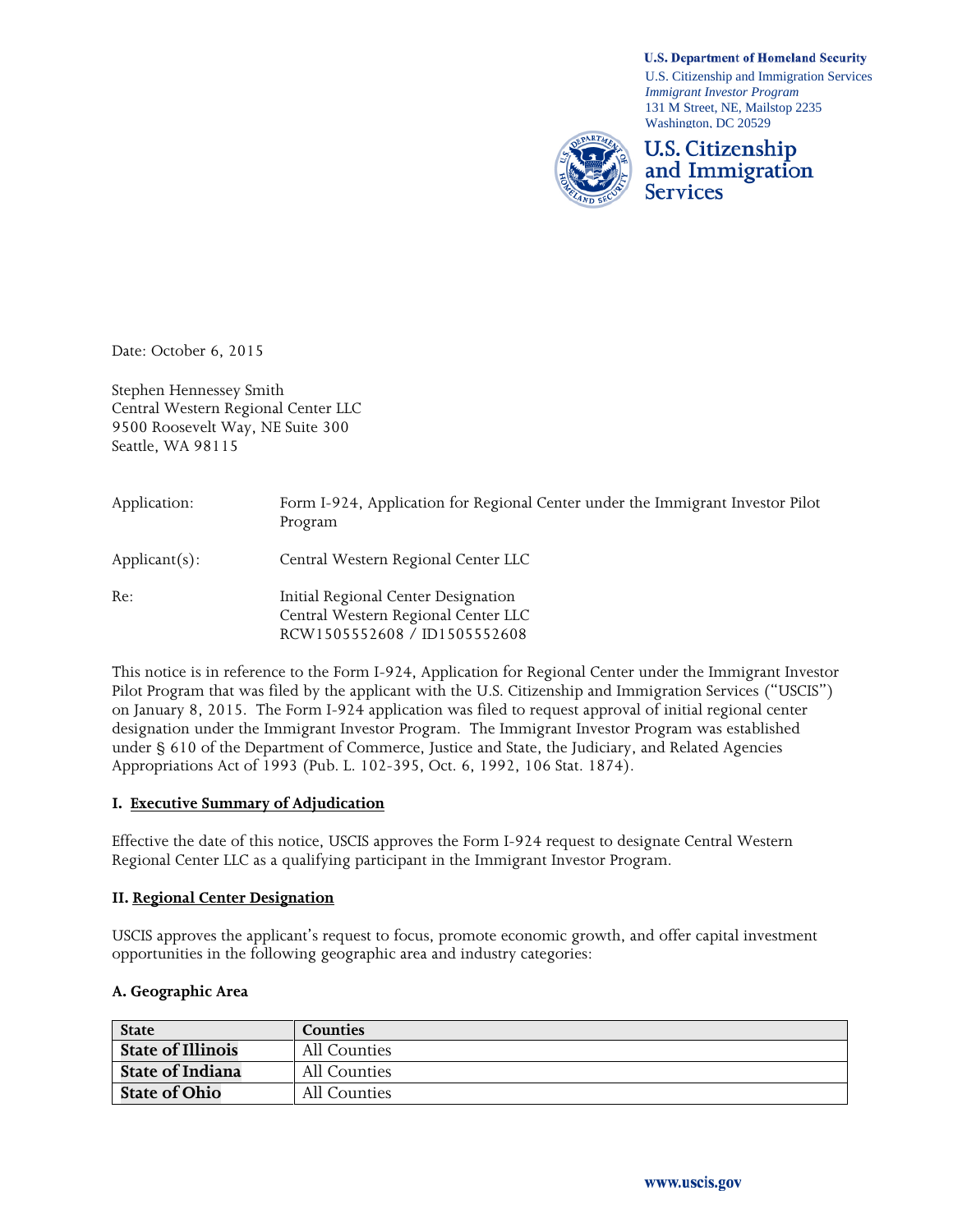| <b>State</b>                 | <b>Counties</b>  | <b>Counties</b> |
|------------------------------|------------------|-----------------|
|                              | <b>Berrien</b>   | <b>Branch</b>   |
|                              | Calhoun          | Cass            |
|                              | Eaton            | Hillsdale       |
|                              | Ingham           | Jackson         |
| <b>State of Michigan</b>     | Kalamazoo        | Lenawee         |
|                              | Livingston       | Macomb          |
|                              | Monroe           | Oakland         |
|                              | St. Joseph       | Van Buren       |
|                              | Washtenaw        | Wayne           |
|                              | Columbia         | Dane            |
|                              | Dodge            | Green           |
|                              | <b>Jefferson</b> | Kenosha         |
| <b>State of Wisconsin</b>    | Milwaukee        | Ozaukee         |
|                              | Racine           | Rock            |
|                              | Walworth         | Washington      |
|                              | Waukesha         |                 |
|                              | Allegheny        | Armstrong       |
|                              | Beaver           | <b>Butler</b>   |
| <b>State of Pennsylvania</b> | Fayette          | Lawrence        |
|                              | Washington       | Westmoreland    |
| <b>State of Missouri</b>     | Adair            | Lewis           |
|                              | Andrew           | Lincoln         |
|                              | Atchison         | Linn            |
|                              | Audrain          | Livingston      |
|                              | Boone            | Macon           |
|                              | Buchanan         | Marion          |
|                              | Caldwell         | Mercer          |
|                              | Callaway         | Moniteau        |
|                              | Carroll          | Monroe          |
|                              | Cass             | Montgomery      |
|                              | Chariton         | Morgan          |
|                              | Clark            | Nodaway         |
|                              | Clay             | Osage           |
|                              | Clinton          | Pettis          |
|                              | Cole             | Pike            |
|                              | Cooper           | Platte          |
|                              | Daviess          | Putnam          |
|                              | DeKalb           | Ralls           |
|                              | Franklin         | Randolph        |
|                              | Gasconade        | Ray             |
|                              | Gentry           | Saline          |
|                              | Grundy           | Schuyler        |
|                              | Harrison         | Scotland        |
|                              | Holt             | Shelby          |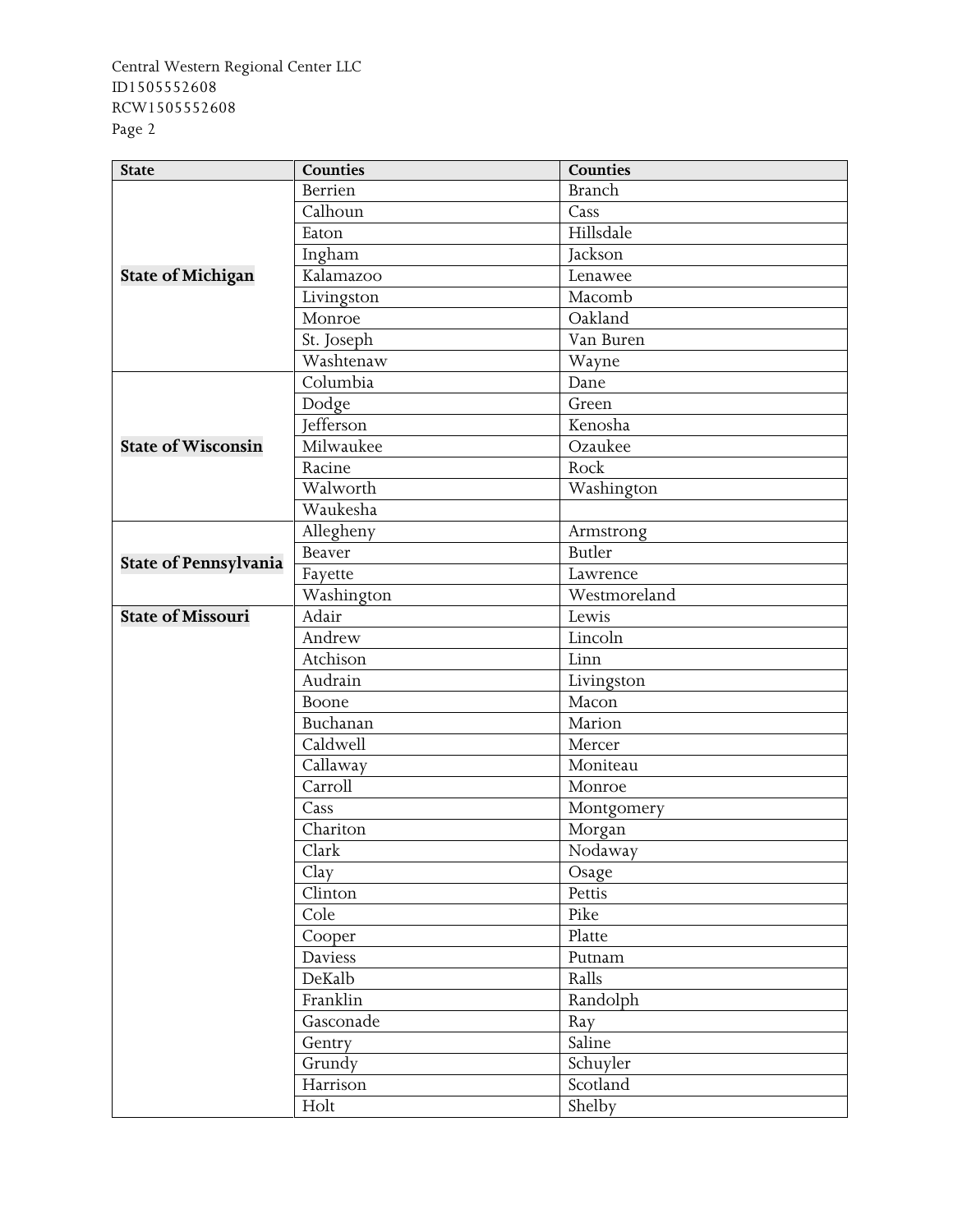|                          | Howard         | St. Charles    |
|--------------------------|----------------|----------------|
|                          | Jackson        | St. Louis      |
|                          | Jefferson      | St. Louis City |
|                          | Johnson        | Sullivan       |
|                          | Warren         | Knox           |
|                          | Worth          | Lafayette      |
|                          | Douglas        | Linn           |
|                          | Franklin       | Miami          |
| <b>State of Kansas</b>   | Jefferson      | Shawnee        |
|                          | Johnson        | Wyandotte      |
|                          | Leavenworth    |                |
|                          | Boone          | Kenton         |
|                          | <b>Bullitt</b> | Meade          |
| <b>State of Kentucky</b> | Campbell       | Oldham         |
|                          | Hardin         | Shelby         |
|                          | Jefferson      |                |

## **B. Industry Categories[1](#page-2-0)**

| <b>NAICS</b> | <b>Industry Name</b>                                                          |  |
|--------------|-------------------------------------------------------------------------------|--|
| 237          | Heavy and Civil Engineering Construction                                      |  |
| 236          | Construction of Buildings                                                     |  |
| 237990       | Other Heavy and Civil Engineering Construction                                |  |
| 562910       | <b>Remediation Services</b>                                                   |  |
| 33111        | Iron and Steel Mills and Ferroalloy Manufacturing                             |  |
| 334290       | Other Communications Equipment Manufacturing                                  |  |
| 5413         | Architectural, Engineering, & Related Services                                |  |
| 5311         | Lessors of Real Estate                                                        |  |
| 722          | Food Services and Drinking Places                                             |  |
| 7211         | Traveler Accommodation                                                        |  |
| 62331        | Continuing Care Retirement Communities and Assisted Living Facilities for the |  |
|              | Elderly                                                                       |  |

## **III. Job Creation**

USCIS approves the geographic area and industry categories noted above based on the economic impact analysis presented and reviewed in conjunction with the adjudication of this regional center proposal.

This hypothetical project does not have the factual details necessary to be in compliance with the requirements described in Matter of Ho, 22 I&N Dec. 206 (Assoc. Comm'r 1998), and therefore, USCIS's

<span id="page-2-0"></span><sup>&</sup>lt;sup>1</sup> USCIS issued a Policy Memorandum (PM-602-0083) on the subject of "EB-5 Adjudication Policy," dated May 30, 2013, stating that formal amendments to the regional center designation are no longer required when a regional center changes its industries of focus or geographic boundaries. A regional center may still elect to pursue a formal amendment by filing Form I-924 if it seeks certainty in advance that changes in the industries or the geographic area will be permissible prior to filing Form I-526 petitions.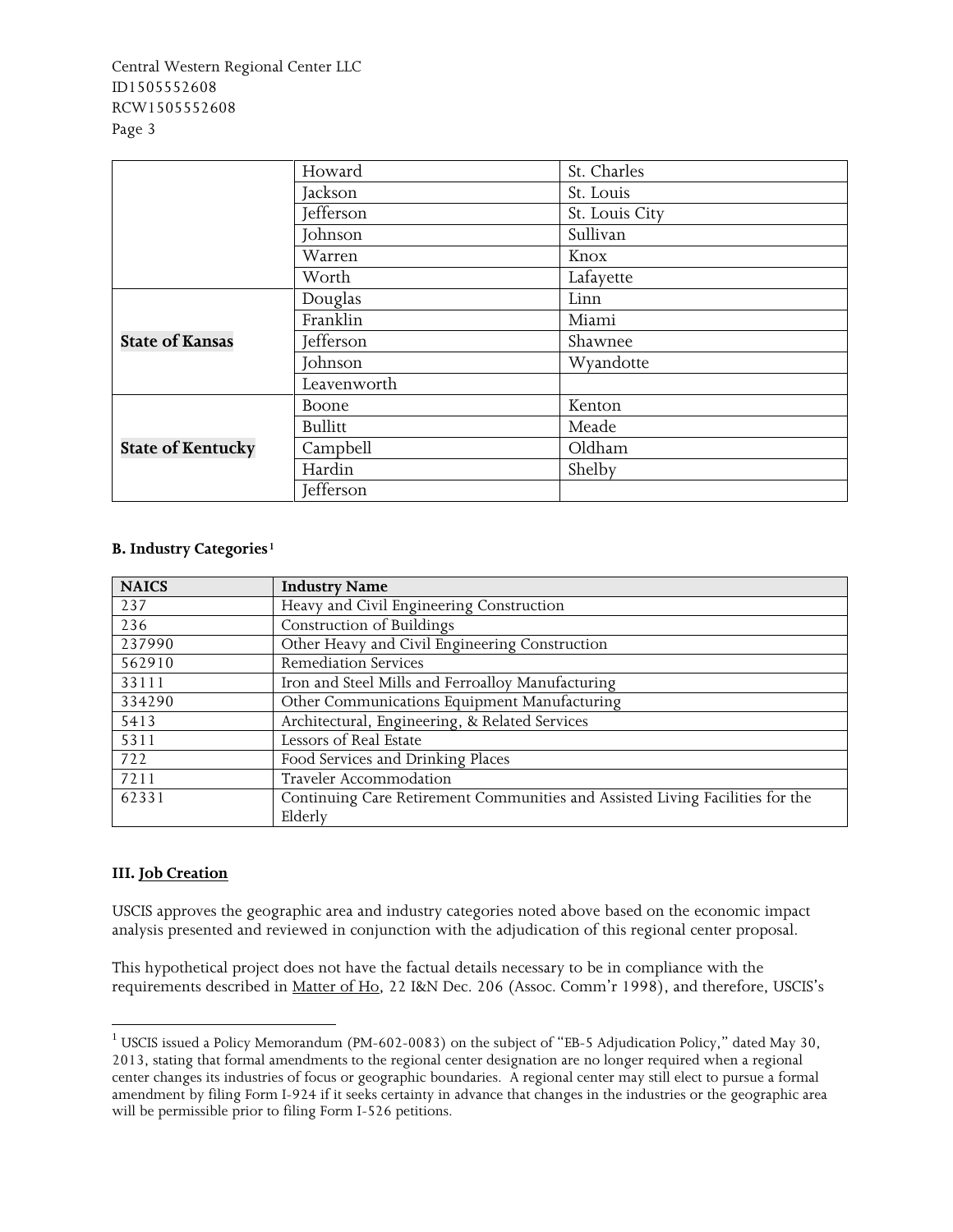approval of the hypothetical job creation estimates presented in the Form I-924 will not be accorded deference and may not be relied upon by an individual investor when filing the Form I-526. The business plan and job creation estimates will receive a de novo review by USCIS when an individual investor files Form I-526. Once an actual project is adjudicated upon the filing of the initial Form I-526, USCIS will give deference to subsequent Forms I-526 when the critical assumptions remain materially unchanged from the initially-approved Form I-526.

When filing Form I-526, it will be the responsibility of the individual investor to submit a comprehensive, detailed and credible business plan, showing by a preponderance of the evidence that his or her investment in the new commercial enterprise will create not fewer than 10 full-time positions. If prior to filing a form I-829, the job creation estimated in the business plan submitted by the individual investor materially changes or will not be realized, then it will be the responsibility of the EB-5 investor to notify USCIS of an agreed upon methodology to allocate job creation among eligible investors.

# **IV. Guidelines for Filing Form I-526 Petitions**

Each individual petition, in order to demonstrate that it is affiliated with the Central Western Regional Center LLC, in conjunction with addressing all the requirements for an individual immigrant investor petition, shall also contain the following:

- 1. A copy of this regional center approval notice and designation letter including all subsequent amendment approval letters (if applicable).
- 2. An economic impact analysis which reflects a job creation methodology required at 8 CFR § 204.6  $(i)(4)(iii)$  and shows how the capital investment by an individual immigrant investor will create not fewer than ten (10) indirect jobs for each immigrant investor.
- 3. A comprehensive, detailed and credible business plan for an actual project that contains the factual details necessary to be in compliance with the requirements described in Matter of Ho, 22 I&N Dec. 206 (Assoc. Comm'r 1998).
- 4. Legally executed organizational documents of the commercial enterprise.

Note: The project reviewed with this Form I-924 application is a hypothetical project. Organizational and transactional documents associated with the new commercial enterprise (NCE) submitted with this Form I-924 have not been reviewed to determine compliance with program requirements since these documents will receive de novo review in subsequent filings (e.g., an amended Form I-924 application with a Form I-526 exemplar or the first Form I-526 petition filed by an investor under the regional center project).

## **V. Designee's Responsibilities in the Operations of the Regional Center**

As provided in 8 CFR § 204.6 (m)(6), to ensure that the regional center continues to meet the requirements of section 610(a) of the Appropriations Act, a regional center must provide USCIS with updated information to demonstrate the regional center is continuing to promote economic growth, improved regional productivity, job creation, and increased domestic capital investment in the approved geographic area. Such information must be submitted to USCIS on an annual basis or as otherwise requested by USCIS. The applicant must monitor all investment activities under the sponsorship of the regional center and to maintain records in order to provide the information required on the Form I-924A Supplement to Form I-924. Form I-924A, Supplement to Form I-924 Application is available in the